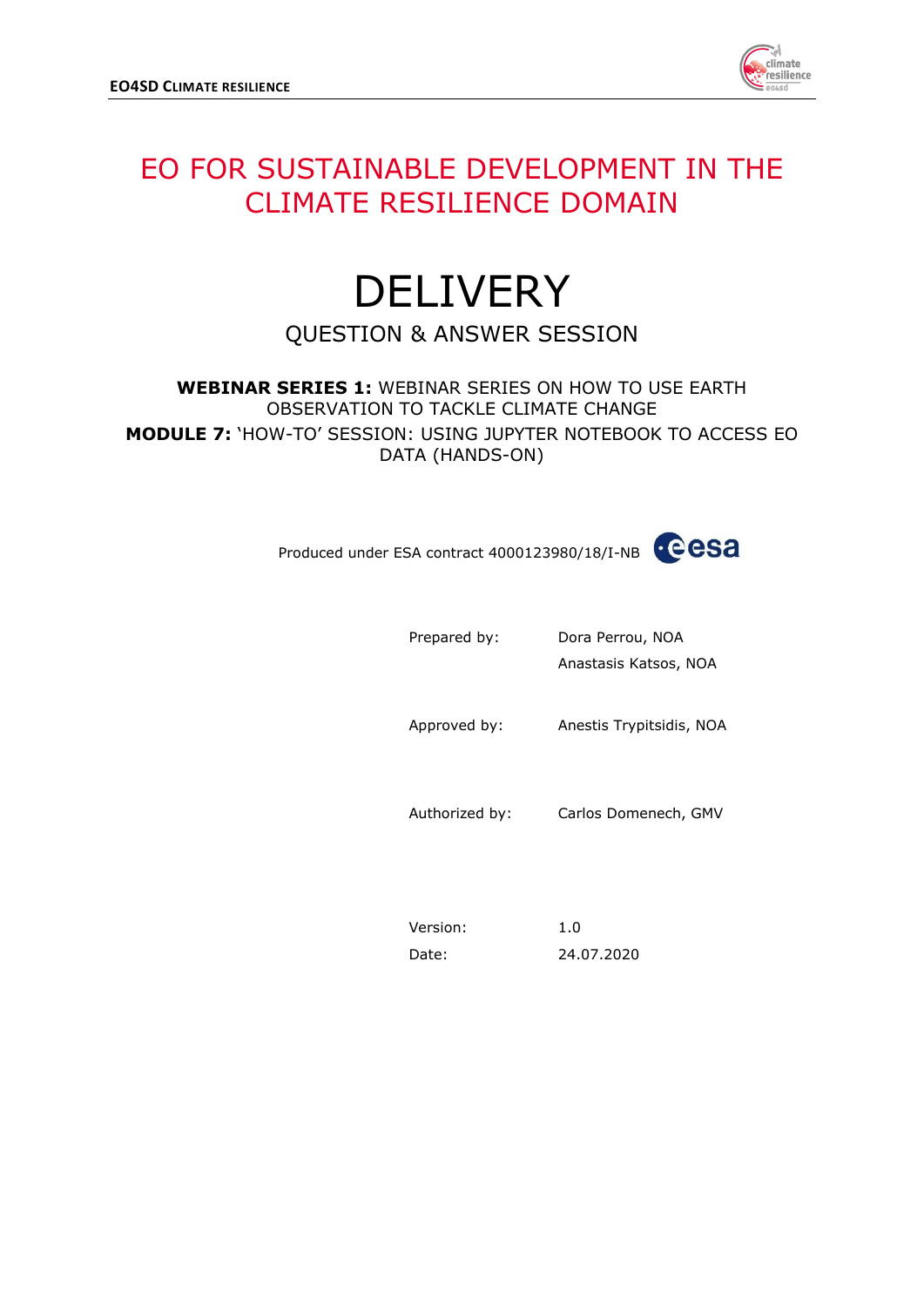

## **Q&A**

Q1: **Susana Barbosa:** I can't see the jupyter notebook button after loging-in on the platform A1: **Dora Perrou**: Once you are logged in in the platform.. you can see on the top/ right the Jupyter Notebook icon.. please note that I wil show you in my next presentation, how to access the Jupyter Notebook.

A1b: **Stefano Natali:** If you access with your google account it the jupyter notebook option is NOT available. Please register to the platform (free and automatic) from here [https://dashboard-eo4sdcr.adamplatform.eu/accounts/registration\\_page](https://dashboard-eo4sdcr.adamplatform.eu/accounts/registration_page) **Susana Barbosa:** OK, I logged-in with google... thanks!

---

Q2: **Rieks Bosch:** When I am on the explorer.eo4sdcr.adamplatform.eu, ther jupyter button is not visible. what should i do to get access to Jupyter?

A2: **Dora Perrou:** You have to register first!

A2b: **Stefano Natali:** If you access with your google account it the jupyter notebook option is NOT available. Please register to the platform (free and automatic) from here [https://dashboard-eo4sdcr.adamplatform.eu/accounts/registration\\_page](https://dashboard-eo4sdcr.adamplatform.eu/accounts/registration_page)

**Rieks Bosch:** thanks a lot, indeed i did it with google account

---

Q3: **Elke Verbeeten (African Risk Capacity):** Hi, is time expressed as local (computer) time or UTC?

A3: **Anastasis Katsos:** The times are expressed in UTC.

---

Q4: **jhon deivy perez:** Where i can find the list of data collection types? A4: **Ramiro Figuera**: The types available for Raster are GeoTiff and PNG and for point data are XML

---

Q5: **Sai Kiran Parre:** I got in lately, missed first part of webinar. When will be the recording available?

A5: **Dora Perrou:** Please use this link after the webinar session: http://eo4sdclimate.gmv.com/content/webinar-series-1-module-7 and you will find the presentation and recording of this webinar.

---